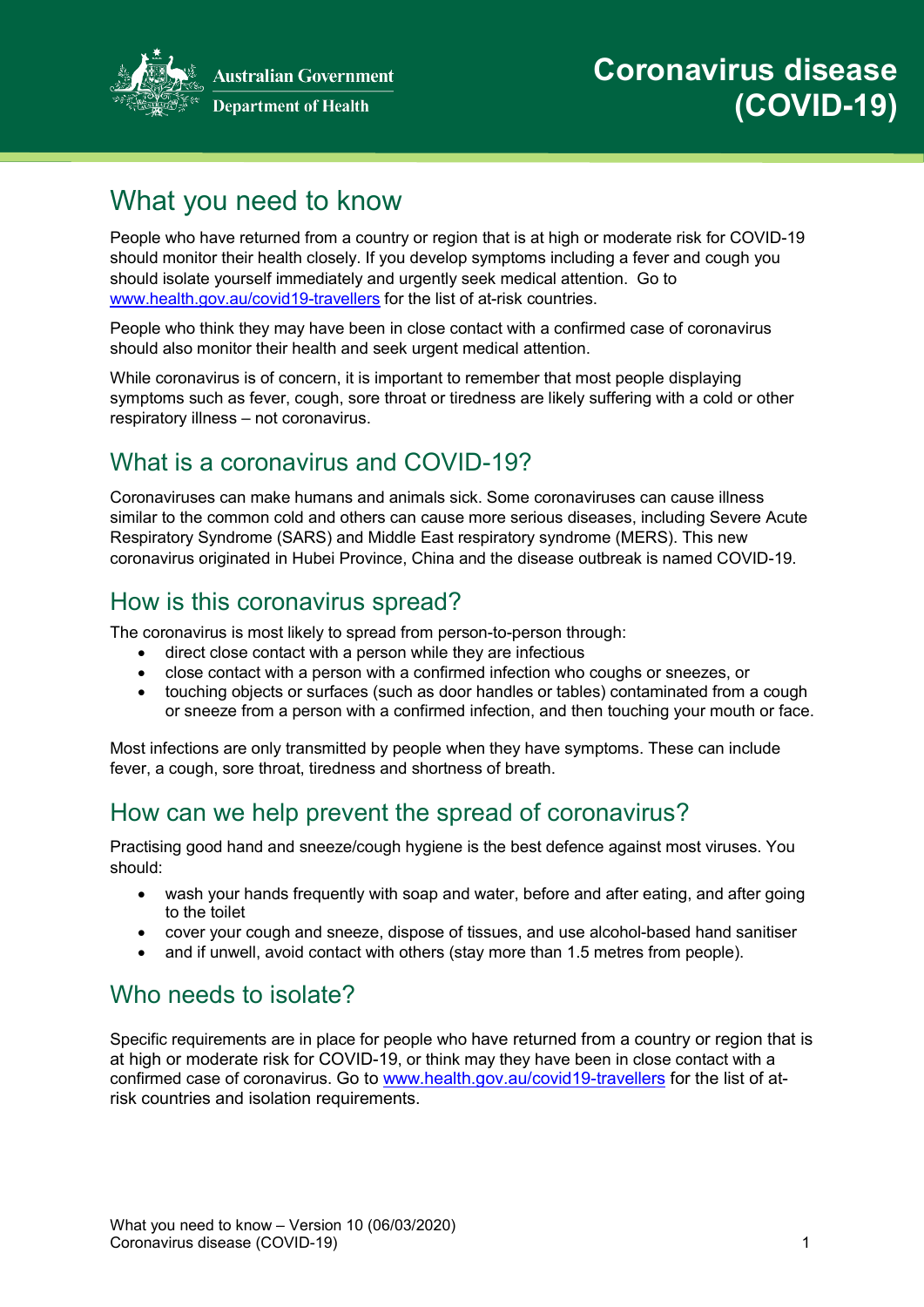### What does isolate in your home mean?

People who must isolate need to stay at home and must not attend public places, in particular work, school, childcare or university. Only people who usually live in the household should be in the home.

Do not allow visitors into the home. Where possible, get others such as friends or family who are not required to be isolated to get food or other necessities for you. If you must leave the home, such as to seek medical care, wear a mask if you have one. For more information visit [www.health.gov.au/covid19-resources](http://www.health.gov.au/covid19-resources)

### What do I do if I develop symptoms?

If you develop symptoms (fever, a cough, sore throat, tiredness or shortness of breath) within 14 days of leaving country or region that is at higher risk for COVID-19, or within 14 days of last contact of a confirmed case, you should arrange to see your doctor for urgent assessment. Go to [www.health.gov.au/covid19-travellers](http://www.health.gov.au/covid19-travellers) for the current list of high or moderate risk countries.

You should telephone the health clinic or hospital before you arrive and tell them your travel history or that you may have been in contact with a potential case of coronavirus. You must remain isolated either in your home or a healthcare setting until public health authorities inform you it is safe for you to return to your usual activities.

### Who is most at risk of a serious illness?

Some people who are infected may not get sick at all, some will get mild symptoms from which they will recover easily, and others may become very ill, very quickly. From previous experience with other coronaviruses, the people at most risk of serious infection are:

- people with compromised immune systems (e.g. cancer)
- elderly people
- Aboriginal and Torres Strait Islander people
- people with diagnosed chronic medical conditions
- very young children and babies\*
- people in group residential settings
- people in detention facilities.

\*At this stage the risk to children and babies, and the role children play in the transmission of COVID-19, is not clear. However, there has so far been a low rate of confirmed COVID-19 cases among children, relative to the broader population.

#### How is the virus treated?

There is no specific treatment for coronaviruses. Antibiotics are not effective against viruses. Most of the symptoms can be treated with supportive medical care.

### Should I wear a face mask?

You do not need to wear a mask if you are healthy. While the use of masks can help to prevent transmission of disease from infected patients to others, masks are not currently recommended for use by healthy members of the public for the prevention of infections like coronavirus.